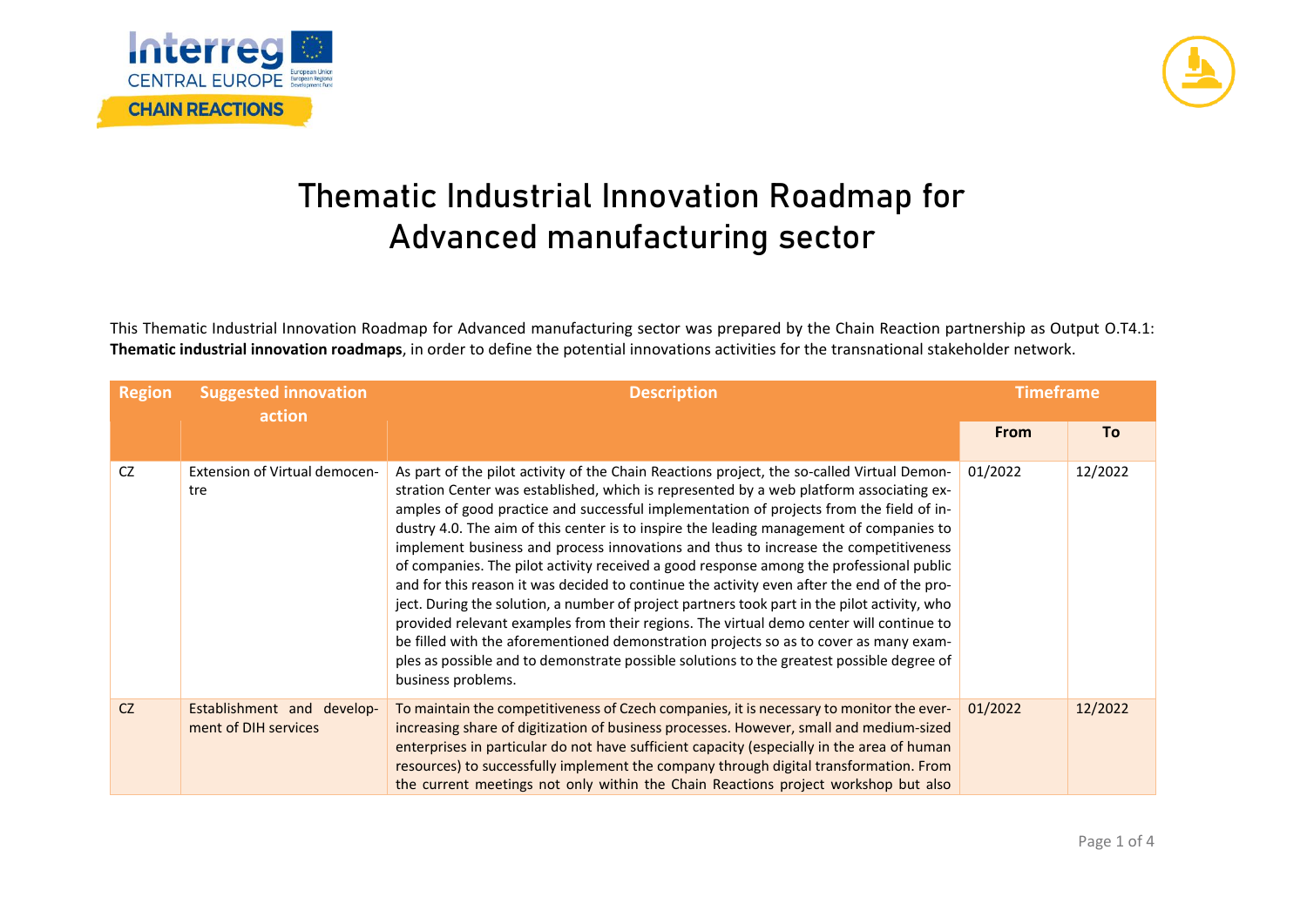



|           |                                                                                          | within the discussion and industry platforms, it proves to be desirable to provide compa-<br>nies with support services in this area. With regard to this need, the services of the DIH<br>HIVE are being modified and will be extended, for example, by digital maturity assess-<br>ment services.                                                                                                                                                                                                                                                                                                                                                                                                                                                                                                                                    |         |         |
|-----------|------------------------------------------------------------------------------------------|----------------------------------------------------------------------------------------------------------------------------------------------------------------------------------------------------------------------------------------------------------------------------------------------------------------------------------------------------------------------------------------------------------------------------------------------------------------------------------------------------------------------------------------------------------------------------------------------------------------------------------------------------------------------------------------------------------------------------------------------------------------------------------------------------------------------------------------|---------|---------|
| <b>CZ</b> | Development of infrastruc-<br>ture for demonstrations and<br>testing in digitisation     | Providing expert services to support digitization is one of the key activities for the devel-<br>opment of regional businesses. However, for many specific applications in the field of<br>applied research, it is necessary to have a sufficient infrastructure for testing and verify-<br>ing the proposed solutions. The disadvantage currently characterized by rapid develop-<br>ment is the rapid obsolescence of production and laboratory technologies. Acquisition of<br>these technologies is also to some extent quite expensive. An effective way is to share<br>this experimental infrastructure in specific testbeds. This proposed innovation activity<br>aims not only to retrofit this technical infrastructure, but also to create communication<br>and other channels for the use of remote testing, remote access. | 01/2022 | 12/2023 |
| CZ        | Support in establishment of<br>new companies and accelera-<br>tion of the promising ones | Incubation and acceleration of companies is the priority either on national or in regional<br>level. This innovation activity is incorporated in RIS3 strategy of the Pilsen Region and it<br>is in the status of piloting support schemes for both target groups. The incubation will<br>contain piloting new grant scheme in regional level, the acceleration of existing compa-<br>nies will be supported by expert services in frame of the network Ynovate. The tools de-<br>veloped in Chain Reactions project - innovation toolbox, digital maturity - will be used<br>for both programs.                                                                                                                                                                                                                                       | 01/2022 | 12/2022 |
| <b>CZ</b> | New university study program<br>for intelligent manufacturing                            | In response to the rapid development of technology, Industry 4.0. and the demand for<br>highly qualified professions, the University of West Bohemia has started to prepare a new<br>study program that will reflect these trends and needs. Currently, a study program called<br>"Intelligent Manufacturing Systems" is in an advanced stage of preparation. As the ambi-<br>tion of the program is to make available to students knowledge not only from companies<br>in the Czech Republic but also abroad, it is necessary to establish long-term co-workers<br>with various entities from research organizations to companies. Collaborating institu-<br>tions will participate not only in teaching, but also in excursions, for example.                                                                                        | 01/2022 | 8/2022  |
| CZ        | <b>TRANS-FORMER project</b>                                                              | Initial project idea has been developed by RTech and is primarily focused on changes<br>foreseen for automotive industry especially within its shift towards electromobility. The<br>sector of advanced manufacturing is very much interconnected with automotive sector,                                                                                                                                                                                                                                                                                                                                                                                                                                                                                                                                                              | 1/2022  | 12/2025 |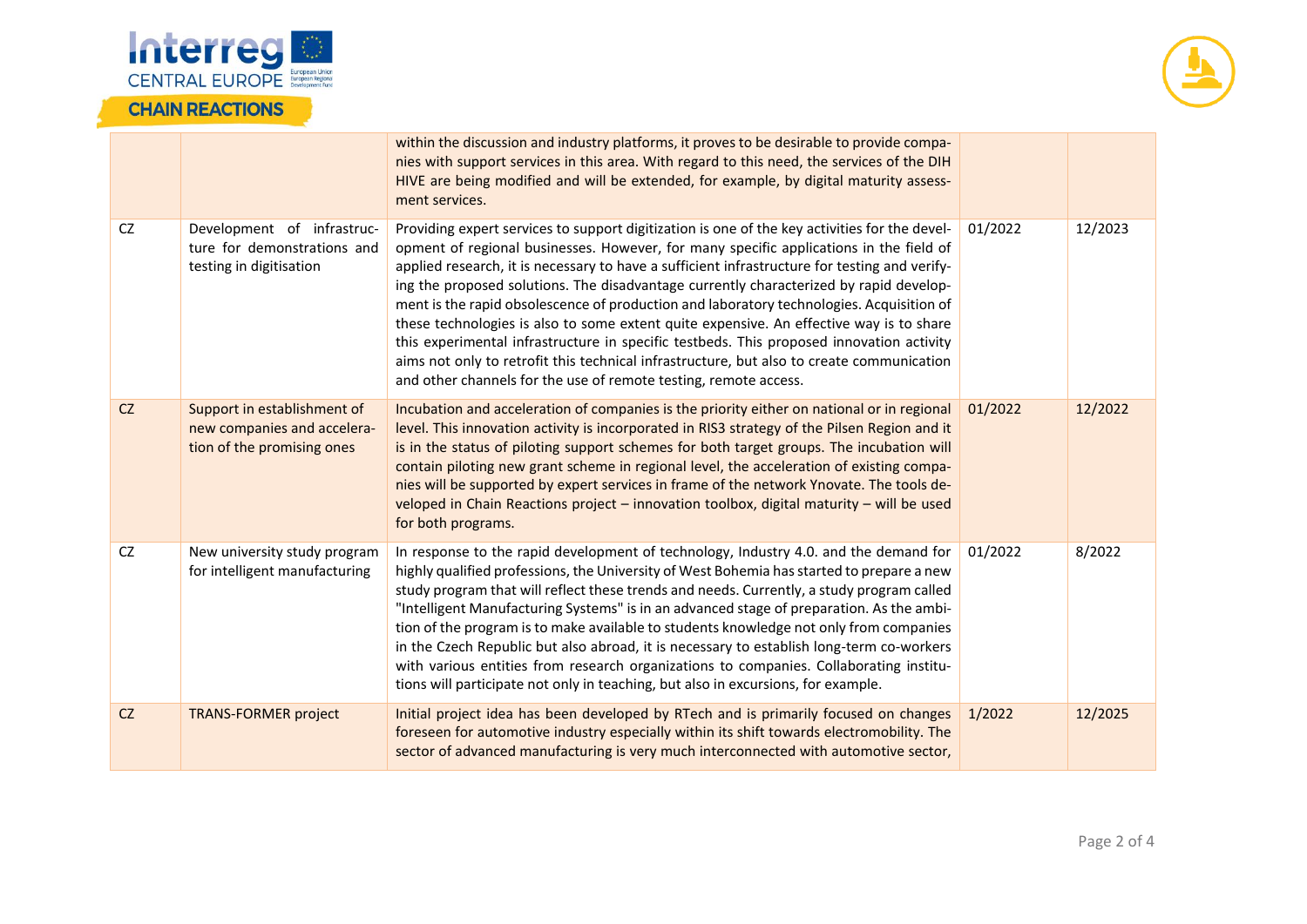

## **CHAIN REACTIONS**



|    |                                                                                            | Czech Republic and Pilsen Region are confronted with new requirements regarding envi-<br>ronmental issues (Green Deal), which means radical changes in production chains in this<br>sector. The following thematic areas are particularly affected:<br><b>Electric and Autonomous driving</b><br>$\overline{\phantom{a}}$<br><b>Mobility services</b><br>Digitization of the vehicles<br>$\overline{\phantom{a}}$<br>Evolution of cars into a driving IoT device "always on"<br>Multiple sales channels<br>Use of digitization for process automation<br>Cross-cutting value chains: intermodal transport - electricity supplier - service<br>provider service provider<br>Change in customer demand from vehicle ownership to on-demand mobility |        |                     |
|----|--------------------------------------------------------------------------------------------|---------------------------------------------------------------------------------------------------------------------------------------------------------------------------------------------------------------------------------------------------------------------------------------------------------------------------------------------------------------------------------------------------------------------------------------------------------------------------------------------------------------------------------------------------------------------------------------------------------------------------------------------------------------------------------------------------------------------------------------------------|--------|---------------------|
| HU | AR/VR<br>utilization<br>in<br>healthcare                                                   | Partners could collaborate in the sector AR/VR in medical industry. PBN (connected with<br>am-LAB and at.home) are connected to both sector (health and AR/VR), while RDA Pilsen<br>(connected with DIH HIVE and VR medical) are connected to VR solutions, and GAPR and<br>Professor Zbigniew Religa Foundation of Cardiac Surgery Development are related to the<br>health sector. Each partner would be able to provide relevant expert for the topics. Trans-<br>national workshops or trainings (face-to-face or online) would be useful for the interest<br>groups.<br>Special trainings (both for general public and health sector) in smart senior room (PBN)<br>about available technologies.                                            | 1/2022 | Planned<br>activity |
| HU | Promotional campaign for el-<br>derly generation, social care<br>workers and the community | Promotion campaign for awareness raising among local citizens: Trainings for the elderly<br>generation and for the social care workers about the available technologies in health care<br>and digitalization                                                                                                                                                                                                                                                                                                                                                                                                                                                                                                                                      | 2022   | 2022                |
| HU | Artificial<br>Intelligence<br>in<br>healthcare training                                    | Physical and online trainings focused on Artificial Intelligence in healthcare. Training ma-<br>terial was composed with national and international knowledge. The execution on the<br>prepared material will be at am-LAB.                                                                                                                                                                                                                                                                                                                                                                                                                                                                                                                       | 2022   | 2022                |
| HU | 14.0 assembly line                                                                         | In the case of the production line, the goal is to continuously develop, adapt and trans-<br>form possibly into a new research Centre                                                                                                                                                                                                                                                                                                                                                                                                                                                                                                                                                                                                             | 2022   |                     |